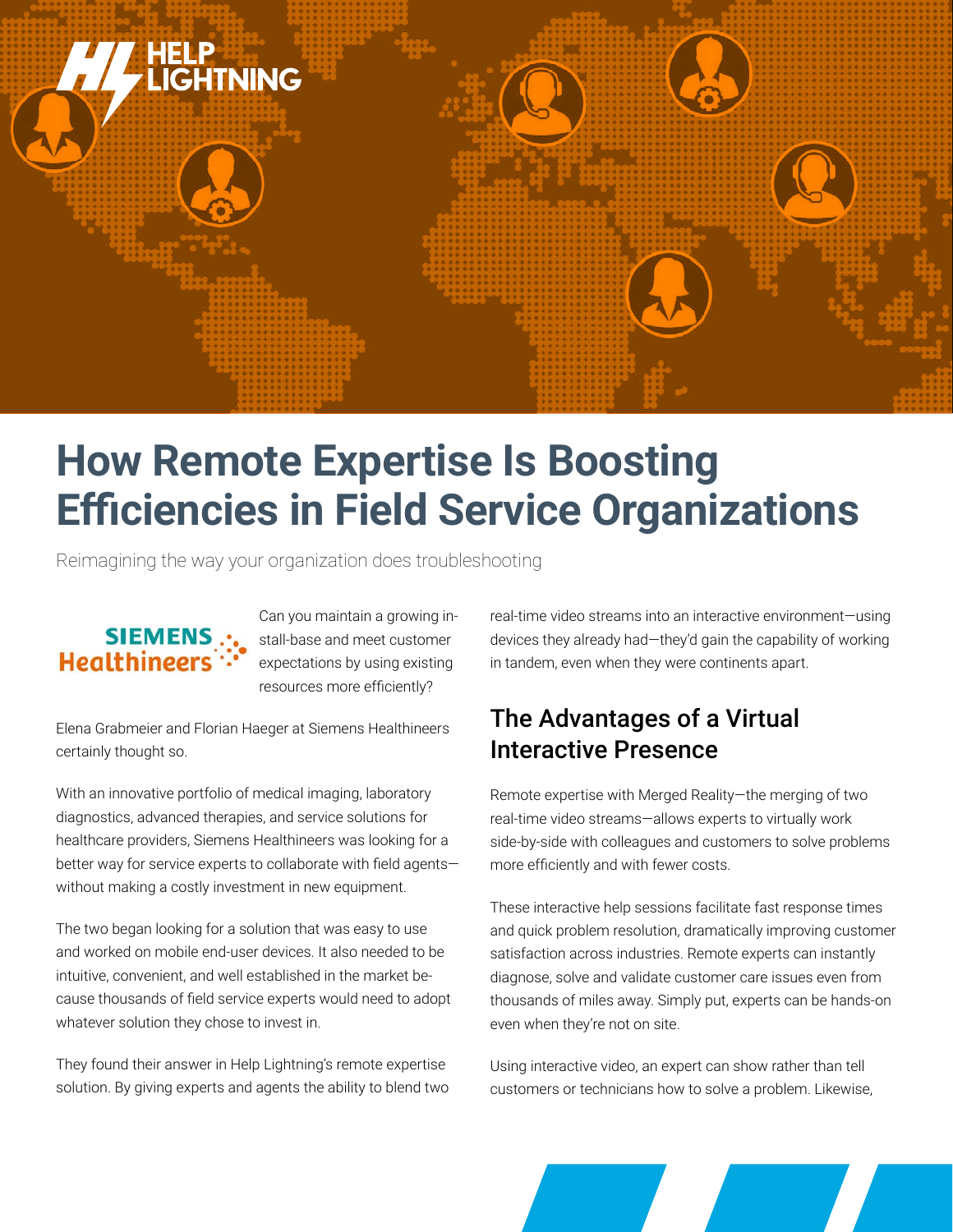the technician or customer can use their hands and gestures to point to specific problem areas, better illustrating what they want to share with the expert.

This is not only more efficient but builds trust and confidence. And for global organizations, it removes language barriers that often impact international collaboration, helping to avoid misunderstandings.

*STUDIES SHOW adding gestures and nonverbal cues substantially improves the speed of understanding, resulting in an enhanced customer experience. Source: Journal of Nonverbal Behavior*

### Why Choose a Remote Expertise Solution for Your Service Organization?

Whether someone is drawing on the screen (Telestrating), freezing images, using hand gestures to demonstrate a specific change, or even adding real objects into the video environment, remote expertise improves understanding, shortens help times, and enhances customer experiences. Customers, service experts, and technicians can say goodbye to frustrating phone calls, web searches, or unfocused video chats.

#### Connect experts around the globe

Technicians no longer need an expert to accompany them to job sites. Instead, remote expertise lets them tap into any expert's knowledge from anywhere in the world, all through a simple shared link. Similarly, customers can directly connect for help.



#### Enable faster repair times

Being able to visually interact with technicians from a field office anywhere in the world helps service experts resolve problems as though they were working side-by-side with a colleague or a customer.

This virtual hands-on assistance means technical knowledge is conveyed faster and problems are solved sooner.

#### Improve customer satisfaction and loyalty

Language barriers, frustrating descriptions, lack of visual guides, and simple misunderstandings can frustrate troubleshooting efforts and problem- solving calls. But remote expertise removes some of these barriers by improving communication, which, in turn, improves customer satisfaction, and ultimately, boosts customer loyalty.

#### Create a new competitive advantage

While other companies are sending service agents to job sites with lots of parts and no context of the problems they'll encounter, remote expertise let's you diagnose problems from a remote office. And when a service agent is required to be onsite, they're dispatched with the correct parts and a previously established context of the problem, improving efficiency and giving you an advantage others don't have.

#### Minimize costs and waste

If time is money, then wasted service trips are costing you a fortune. Remote expertise not only saves wasted service agent time by cutting down on multiple trips but it reduces costs by improving your first time fix rate. It also means you can order the parts you need rather than stockpiling everything you might need.

### Rolling Out Remote Expertise to 2000+ Agents

If you're considering remote expertise in your service organization, Siemens Healthneers' rollout of Help Lighting serves as a good model of what to look for and how to roll it out to your agents.